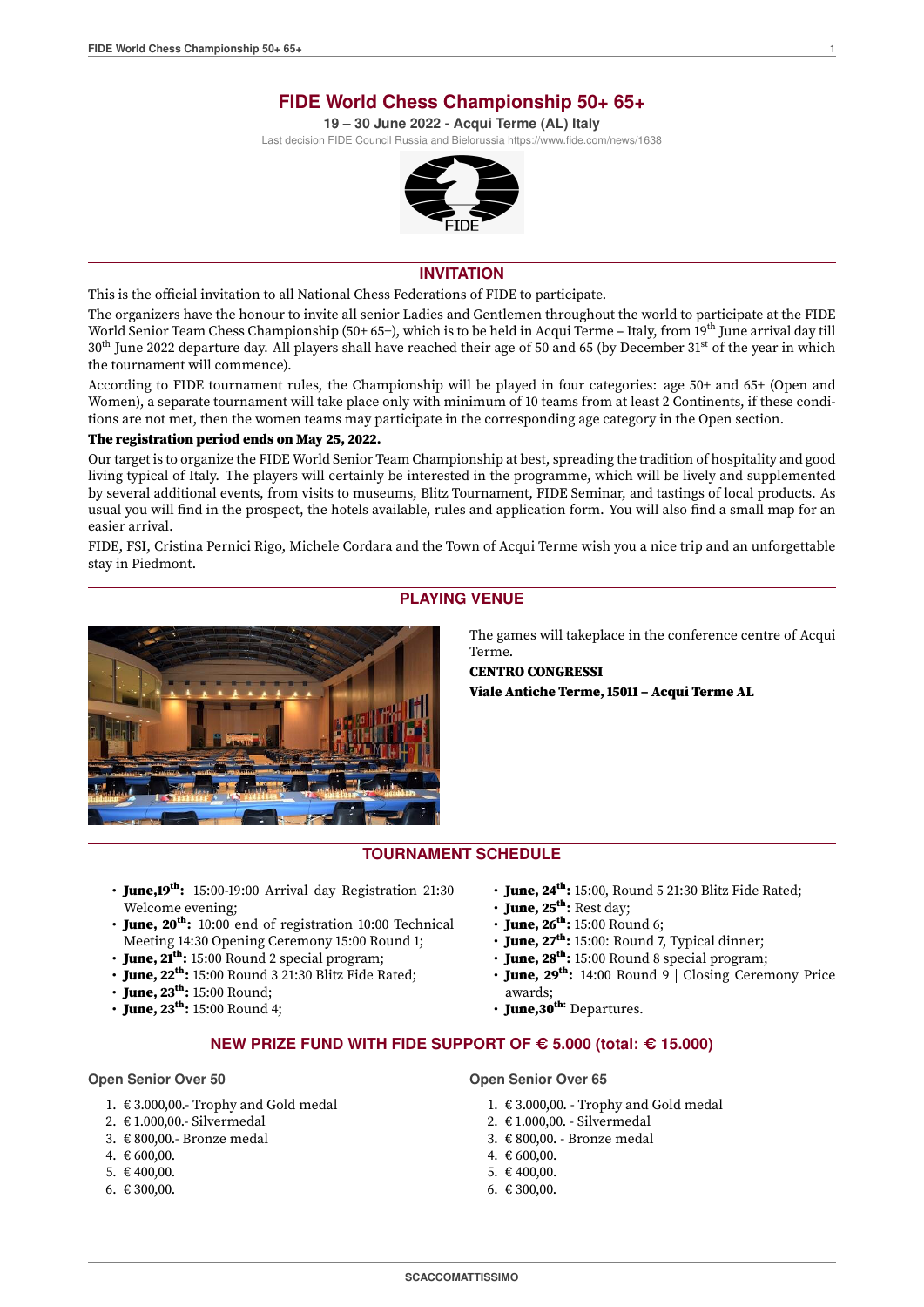#### **Women Over 50**

- 1. € 1.100,00. Trophy and Gold medal
- 2. € 200,00. Silvermedal
- 3. € 100,00. Bronze medal

#### **Women Over 65**

- 1. € 1.100,00. Trophy and Gold medal
- 2. € 200,00. Silvermedal
- 3. € 100,00. Bronze medal

### Other special prize: typical product of Piedmont.

All other money prizes of tied teams will be awarded according to tie-breaks. Money prizes will be transferred to the respective Chess Federations or to the teams' bank accounts. Trophies and medals will also be awarded to the 3 top winning teams in each category. Additional prizes (cups & medals) in each board, for the 3 top individual board winners, will be awarded.

### **SPECIAL ACCOMODATION**

Free hotel accommodation for: The Organizing Committee is to provide free board and lodging (2 double rooms and one single room per team for 11 nights) for the defending champions (50+ and 65+ WSTCC Praga2020) and their places cannot be substituted. The invited participants have to pay 100 Euros fee each for registration.

Deadline for invited teams 20.04.2022.

DEAD LINE for VISA 20.04.2022 Players who need visas are requested to contact the Organizing Committee before 20.04.2022 for apply on time to Italian Authorities. The Organizing Committee will provide letters for visas only after the necessary payments. The Organizing Committee has no responsibility for late or incomplete applications.

## **ACCOMODATION PACKAGES**

| <b>Hotels 3 Stars</b>        |                    |                    | Hotels 3 Stars sup.  |                    |                    |
|------------------------------|--------------------|--------------------|----------------------|--------------------|--------------------|
| Valentino, Rondò             |                    |                    | Ariston              |                    |                    |
| <b>Type</b>                  | <b>Double room</b> | <b>Single room</b> | <b>Type</b>          | <b>Double room</b> | <b>Single room</b> |
| Half Board                   | € 65,00            | € 85,00            | Half Board           | € 67,00            | € 87,00            |
| Full Board                   | € 72,00            | € 92,00            | Full Board           | € 78,00            | €98,00             |
| <b>Hotel 3 Stars Economy</b> |                    |                    | <b>Hotel 2 Stars</b> |                    |                    |
| Gianduja, Meridiana          |                    |                    | <b>Belvedere</b>     |                    |                    |
| <b>Type</b>                  | <b>Double room</b> | <b>Single room</b> | <b>Type</b>          | Double room        | <b>Single room</b> |
| Half Board                   | € € 57,00          | € 72,00            | Half Board           | € € 54,00          | € 60,00            |
| Full Board                   | € 67,00            | € 82,00            | Full Board           | € 66,00            | € 72,00            |

According to FIDE regulations, all delegations must be registered and booked in the official hotel through the Organising Committee (accommodation price per person, daily full board with breakfast, lunch and dinner, including water during meals),

- Available room also for disabled person;
- Available rooms, without carpet, for allergic person;
- And uppon request it will be special dishes for celiac, vegetarian, vegan, Muslim person;
- Other facilities: garages, Thermae, Swimming pool, wellness;
- Pets are allowed.

Additional nights are possible upon request and in proportional discount.

Every Team and all national delegations have to register through the Organising Committee with the above offers. Registrations, bookings and visa invitations are made only through the Organising Committee.

### Other facilities: garages, Thermae, Swimming pool, wellness.

Additional nights are possible upon request and in proportional discount.

Every Team and all national delegations have to register through the Organising Committee. Registrations, bookings and visa invitations are made only through the Organising Committee.

Registration fee: Each player has to pay 100 Euro as registration fee for the event, it includes registration, homologation, accreditation, badge, and transfer from Turin airport both ways (value 20 euros).

The registration period ends on May 25, 2022.

There is no FIDE entry fee.

Deposit for accommodation is 250 Euro + registration 100 Euro = 350 Euro per person if player, 250 Euro if accompanying person.

The captain or Federation must do only 1 payment per team and accompanying persons.

entry fee and deposit for accommodation must be paid simultaneously with the application, All entries shall be confirmed by the Tournament Director and rooms will be booked after a deposit payment, free of bank charges.

The receipt of the deposit payment must also be sent via email to the Organising Committee.

The remaining balance shall be paid upon arrival and no later than the start of the 2nd rounddirectly in play venue or in official hotels, payment could be done in with VISA/MASTERCARDor cash in Euro or Dollar.

Official and accompanying person must pay only the hotel booking and transfer if needed. Acqui Terme

The amount must be transferred (free of bank charge) to the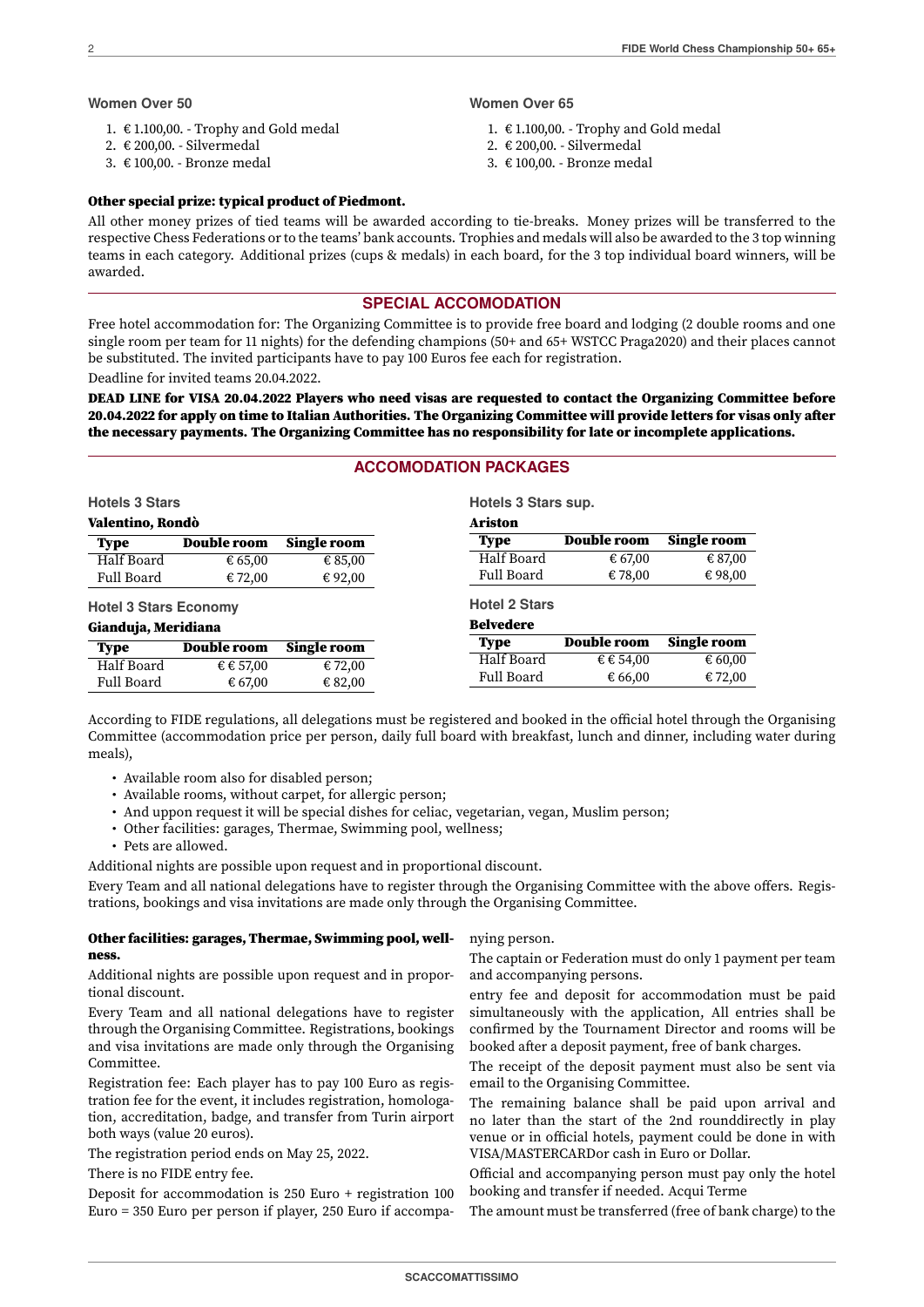following Bank Account:

- Account Holder: Comitato ARCOWORLDCHESS Pernici Rigo Cristina
- Bank: Cassa Rurale Alto Garda Arco (TN) Italy
- Bank Address: viale Magnolie 1 Arco (TN) Italy EU IBAN: IT86 G080 1634 3100 0000 0383445
- Cod. BIC SWIFT: CCRTIT2T04A (all fee loading to order)

In addition to the written application, a personal registration before the beginning of the tournament is necessary. Accreditation desk will be on June 19, in official hotels and in playing venue between 15:00 and 19:00 The receipt of the paid entry fee is to be presented.

Teams who are not registered cannot be included in the drawn and entry fees will be forfeited.

Anti-cheating guidelines and Covid-19 rules

The FIDE Anti-Cheating guidelines are valid for FIDE World Senior Team Chess Championship 2022. The anti-covid protocol in force at the time of the event will be implemented. [Tabella protocollo finale](http://www.federscacchi.it/doc/notcom/d20211221080405_tabella_protocollo_finale.docx)

The Organizing Committee is to provide free board and lodging (2 double rooms and one single room per team for 11 nights) for the defending champions (50+ and 65+ WSTCC Praga 2020) and their places cannot be substituted.

The invited participants have to pay  $\epsilon$  100,00 fee each for registration.

Deadline for invited teams 20.04.2022.

### **AIRPORT TRANFERS**

The Organizing Committee manages the transfer from Torino Airport to Play Venue on the arrival day (19th June) and on the departure day (30th June) for participant is included in the registration fee for accompanying person the cost is 20 Euro. From the international airports of Milan Malpensa the cost is 40 Euros per way. From the airports of Milano Linate, Genoa and Cuneo on request.

Airline passengers must inform the organizer in time, sending the schedule by mail [info@arcoworldchess.com](mailto:info@arcoworldchess.com), with name, flight details, time of arrival and departure.

BUS Schedule h.11.00 - h. 15.00 - h. 20.30

**How to reach us**



#### More information:

Tournament Director FIDE International Organizer Cristina Pernici Rigo Via Venezia 3/c, 38062 Arco (TN) Italy. Mobile phone and WhatsApp number +39 327.4962713. Email: [info@arcoworldchess.com](mailto:info@arcoworldchess.com)

## **TECHNICAL REGULATIONS**

Swiss System in 9 Rounds with teams of five (4 board players + 1 optional reserve player) The time is 90 minutes for 40 moves followed by 30 minutes for the rest of the game + 30 seconds per move starting from move 1.

Default time at the start of all 9rounds is 30 minutes. Participation:

The tournament will be an Open one. Teams from all FIDE Federations have the right to participate. They may represent a National Federation. All players must come from the same federation (same FIDE ID, i.e.: GER, NED, ITA, ENG, etc) Each team shall consist of four players, and in addition one reserve player may be nominated. The substitute is only allowed to play board 4.

A provisional naming of the players and the substitute has to be submitted together with the registration of the team. Changes in the team can be made until the captains' meeting take place.

#### Arbiters team will cover the following languages:

ITA, GER, ENG, ESP, FRA, DEN, FIN, SWE, LAT, GRE, LBN, TUR. The FIDE Officials (Chief Arbiter, Deputy Arbiter, Ap-

peals Committee and FIDE Technical Delegate) will be appointed later.

#### **Appeals procedure**

A protest against the decision of the Chief Arbiter must be submitted in written form to the Chairman of the Appeals Committee within one hour after the completion of the respective game. The protest must be accompanied with the sum of 200  $\epsilon$  as a deposit. If the appeal is granted, the sum shall be returned immediately. If the appeal is refused, the deposit is forfeited to FIDE. The Appeals Committee may also decide to refund the fee if it considers the appeal was not frivolous. The decisions of the Appeals Committee are final.

### **Awards**

The winning team obtains the title: "World Senior Team Chess Champion 2022 50+ or 65+". The best placed women's team obtains the title: "World Women's Senior Team Champion 2022 50+ or 65+". The winning team will receive Trophy and gold medal. The second place will receive a silver